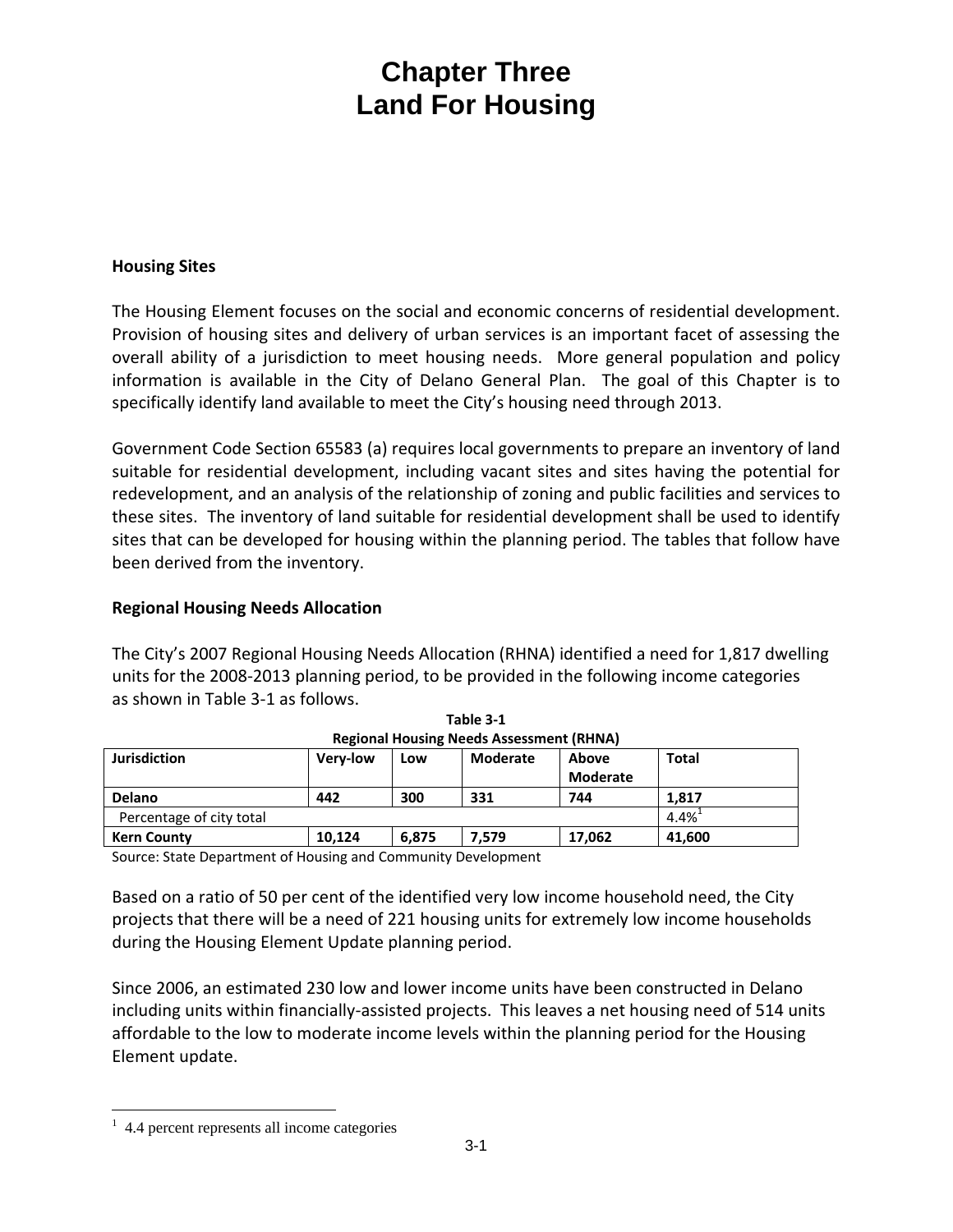#### **Table 3‐2 Low and Lower Income Units Constructed in Delano**

| <b>PROJECT NAME</b>      | <b>TYPE OF UNITS</b>      |                      | <b>MECHANISM OF</b>                   |
|--------------------------|---------------------------|----------------------|---------------------------------------|
|                          |                           |                      | <b>AFFORDABILITY</b>                  |
|                          | <b>Multiple</b><br>Family | <b>Single Family</b> |                                       |
| <b>Sunny View I</b>      | 69                        |                      | <b>Tax Credit Allocation</b>          |
| <b>Maganda Park</b>      |                           | 20                   | <b>Tax Credit Allocation</b>          |
| <b>Casas del Valle</b>   |                           | 35                   | <b>Farmworker Housing</b>             |
| <b>Self Help Housing</b> |                           | 21                   | <b>CHFA Financing &amp; HCD self-</b> |
|                          |                           |                      | help technical assistance <80         |
|                          |                           |                      | med.                                  |
| <b>Sunny View II</b>     | 69                        |                      | <b>Tax Credit Allocation</b>          |
| <b>Subtotal</b>          | 138                       | 76                   |                                       |
| <b>TOTAL</b>             | 214                       |                      |                                       |

**Explanatory Note: Sunny View I and II with a total of 138 units were constructed as Tax Credit projects, as was Casas del Valle, a 20 unit farmworker housing project** 

#### **Housing Unit Capacity within the City of Delano**

As noted above, state law requires that the detailed inventory of parcels identify only those parcels that will be available for housing during the planning period. Property that does not have reasonable access to public services, or is located in remote areas, may not be included in the inventory.

All identified developable land designated principally for residential development includes the following designations: Rural Residential (RR), Low Density Residential (LR), Medium Density Residential (MR), and High Density Residential (HDR). The inventory also includes vacant and underutilized commercially designated sites, Commercial (C) and Service Commercial (SC) that can potentially be redesignated and rezoned for residential uses (Conditional Use Permit approval is required for multiple family residential projects in commercial zone districts)..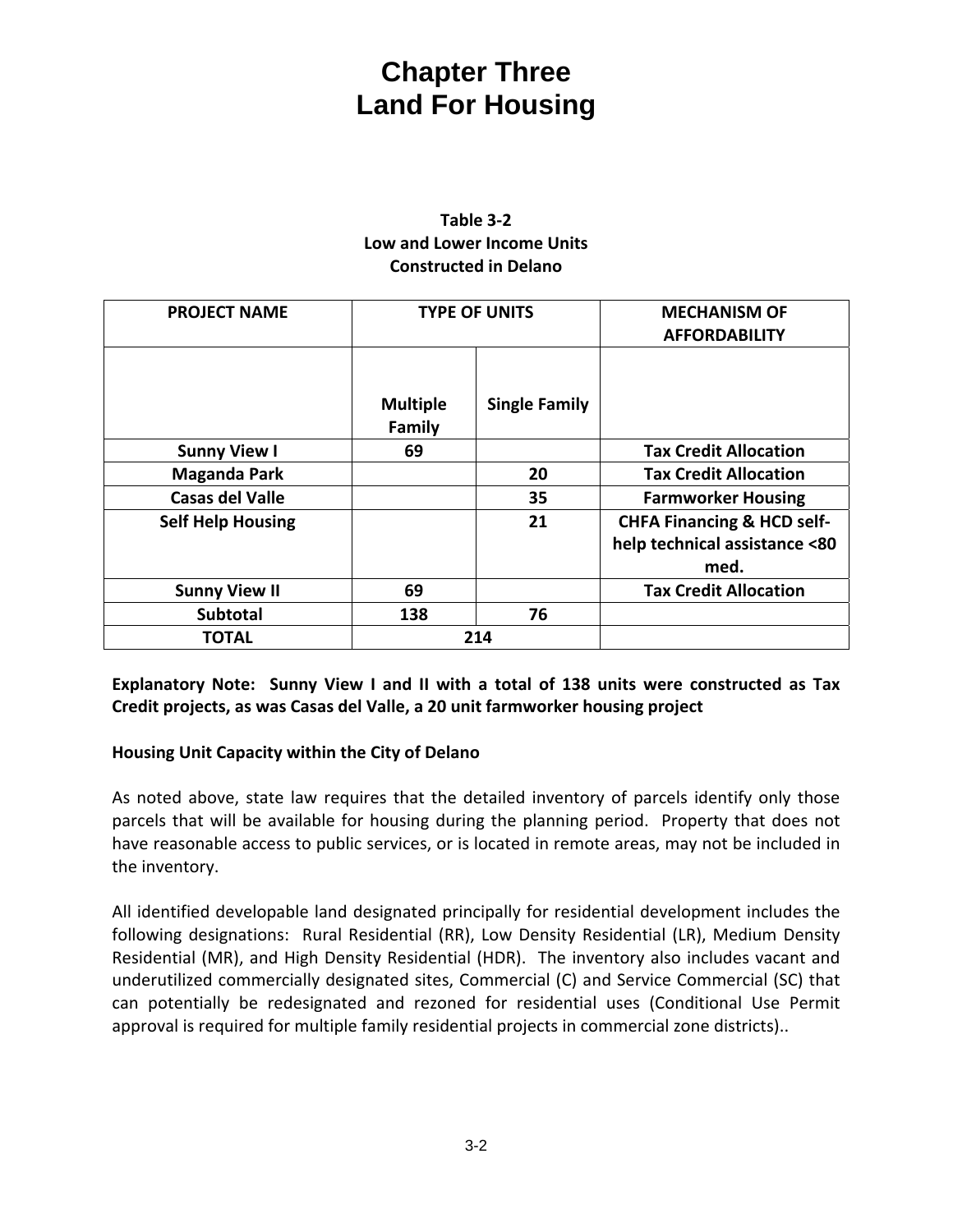#### **Zoning to Encourage and Facilitate Housing for Lower‐Income Households**

The capacity for housing production falls below the City of Delano's total need for new housing during the Housing Element planning period. A primary objective for the City over the Housing Element planning period will be to provide adequate sites to accommodate the housing needs of very low, low and moderate‐income households. The California Department of Housing and Community Development (HCD) assumes, in general, that the higher the density, the more affordable the housing. It is HCD's position that local jurisdictions can facilitate and encourage affordable housing development by allowing development at higher densities, which helps to reduce per unit land costs. In compliance with the requirements of Government Code Section 65583(c) (1), the General Plan Land Use Element should provide a sufficient portion of land in the High Density Residential (HDR) designation to meet its obligation to provide sites suitable for the production of needed housing affordable to very low-, low, and moderate-income households.

#### **Inventory of Vacant and Underutilized Sites**

#### Available Residential Sites

Table 3-3 below shows existing vacant single family residential lots, excluding those that are within approved tentative tract maps. The table shows that there are sufficient sites to accommodate a total of 2,763 single family dwellings at a maximum development potential, and 2,072 units at a more typical development intensity of 75 per cent of total density permitted. This number is nearly twice the projected need for 1,075 moderate income and above moderate income level units identified by the RHNA as needed within the City of Delano during the planning period.

| VACANT SITES INVENTORY - Single-Family Zoned Sites |                                           |             |              |                                        |                                            |                                                |                               |                                           |                                      |
|----------------------------------------------------|-------------------------------------------|-------------|--------------|----------------------------------------|--------------------------------------------|------------------------------------------------|-------------------------------|-------------------------------------------|--------------------------------------|
| <b>APN</b>                                         | <b>GEN</b><br>ERA<br>L<br><b>PLA</b><br>N | <b>ZONE</b> | <b>ACRES</b> | <b>PERMITTE</b><br>D<br><b>DENSITY</b> | <b>HOLDING</b><br><b>CAPACITY</b><br>(max) | <b>HOLDING</b><br><b>CAPACITY</b><br>(typical) | <b>EXISTING</b><br><b>USE</b> | <b>INFRASTRUCTUR</b><br><b>E CAPACITY</b> | <b>ON-SITE</b><br><b>CONSTRAINTS</b> |
| 034-040-                                           | Low<br>Resi<br>dent                       |             |              | 7.26                                   |                                            |                                                |                               |                                           |                                      |
| 06                                                 | ial                                       | $R-1$       | 0.43         | units/acre                             | 3                                          | $\overline{2}$                                 | Vacant                        | Yes                                       | None                                 |
| 034-050-<br>06                                     | $\boldsymbol{u}$                          | $R-1$       | 0.32         | 7.26<br>units/acre                     | 3                                          | $\overline{2}$                                 | Vacant                        | Yes                                       | None                                 |
| 034-121-<br>11                                     | $\boldsymbol{u}$                          | $R-1$       | 0.22         | 7.26<br>units/acre                     | $\mathbf{1}$                               | $\mathbf{1}$                                   | Vacant                        | Yes                                       | None                                 |
| 034-132-<br>33                                     | $\boldsymbol{u}$                          | $R-1$       | 0.14         | 7.26<br>units/acre                     | 1                                          | $\mathbf{1}$                                   | Vacant                        | Yes                                       | None                                 |
| 034-182-<br>16                                     | $\mathcal{U}$                             | $R-1$       | 0.21         | 7.26<br>units/acre                     | 1                                          | $\mathbf{1}$                                   | Vacant                        | Yes                                       | None                                 |
| 037-110-<br>23                                     | $\mathcal{U}$                             | $R-1$       | 0.13         | 7.26<br>units/acre                     | $\mathbf{1}$                               | $\mathbf{1}$                                   | Vacant                        | Yes                                       | None                                 |
| 037-110-<br>24                                     | $\boldsymbol{u}$                          | $R-1$       | 0.13         | 7.26<br>units/acre                     | 1                                          | 1                                              | Vacant                        | Yes                                       | None                                 |

| Table 3-3                                                                 |
|---------------------------------------------------------------------------|
| Summary of Vacant Land (Single Family- Excluding tentative approved lots) |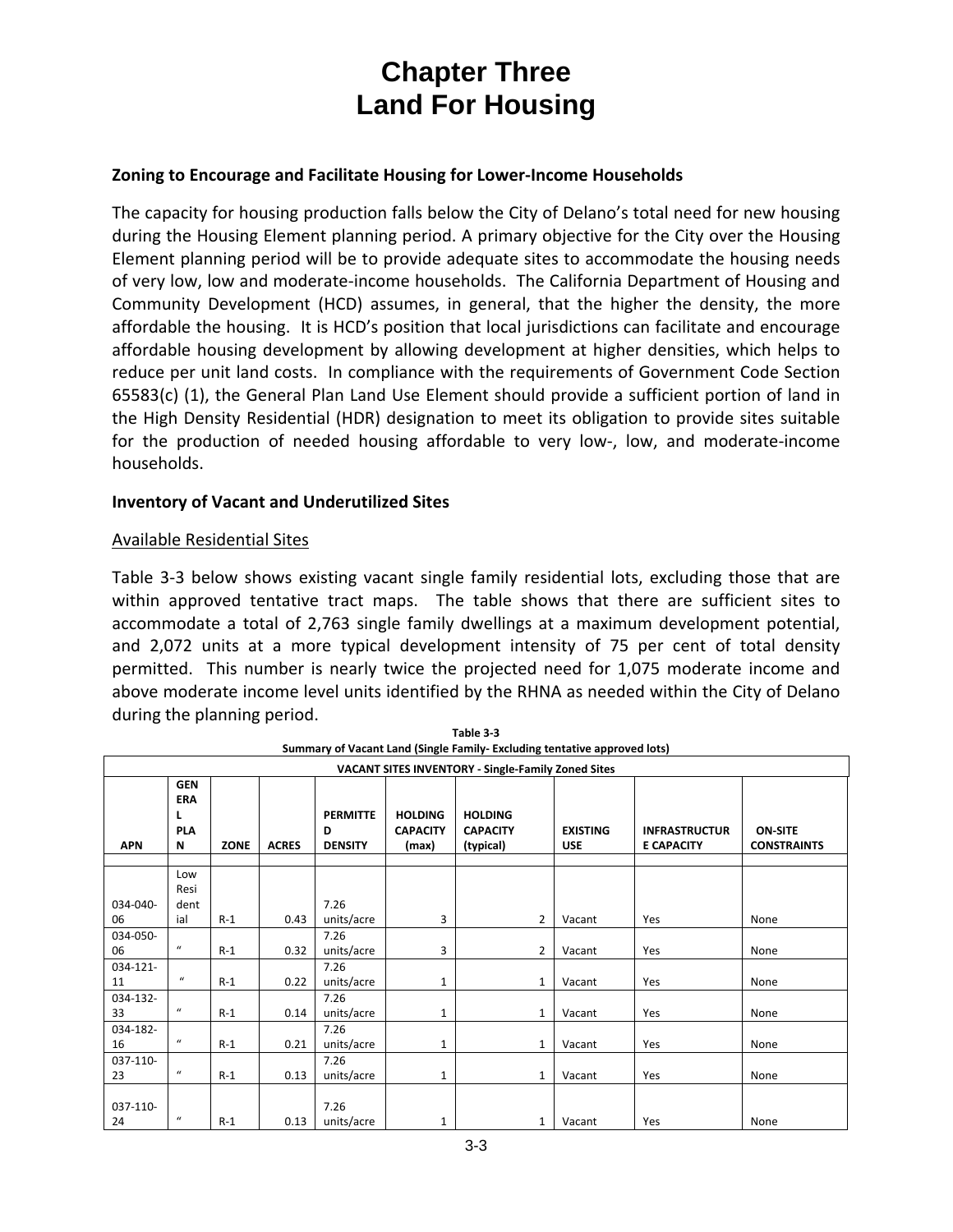| 037-231- |                            |       |              | 7.26       |                |                |           |     |                  |
|----------|----------------------------|-------|--------------|------------|----------------|----------------|-----------|-----|------------------|
| 06       | $\boldsymbol{\mathcal{U}}$ | $R-1$ | 0.14         | units/acre | $\mathbf{1}$   | 1              | Vacant    | Yes | None             |
| 037-241- |                            |       |              | 7.26       |                |                |           |     |                  |
| 02       | $\boldsymbol{u}$           | $R-1$ | 0.14         | units/acre | $\mathbf{1}$   | $\mathbf{1}$   | Vacant    | Yes | None             |
| 037-272- |                            |       |              | 7.26       |                |                |           |     |                  |
| 01       | $\boldsymbol{u}$           | $R-1$ | 0.14         | units/acre | 1              | 1              | Vacant    | Yes | None             |
| 037-273- |                            |       |              | 7.26       |                |                |           |     |                  |
| 02       | $\boldsymbol{\mathcal{U}}$ | $R-1$ | 0.14         | units/acre | $\mathbf{1}$   | $\mathbf{1}$   | Vacant    | Yes | None             |
| 037-281- |                            |       |              | 7.26       |                |                |           |     |                  |
| 03       | $\boldsymbol{u}$           | $R-1$ | 0.15         | units/acre | $\mathbf{1}$   | $\mathbf{1}$   | Vacant    | Yes | None             |
| 037-284- |                            |       |              | 7.26       |                |                |           |     |                  |
| 06       | $\boldsymbol{\mathcal{U}}$ | $R-1$ | 0.15         | units/acre | $\mathbf{1}$   | 1              | Vacant    | Yes | None             |
| 037-313- |                            |       |              | 7.26       |                |                |           |     |                  |
| 03       | $\boldsymbol{\mathcal{U}}$ | $R-1$ | 0.14         | units/acre | $\mathbf 1$    | 1              | Vacant    | Yes | None             |
| 410-020- |                            |       |              | 7.26       |                |                |           |     | Undeveloped      |
| 01       | $\boldsymbol{u}$           | $R-1$ | 38.18        | units/acre | 277            | 208            | Vacant    | No  | Land             |
| 411-073- |                            |       |              | 7.26       |                |                |           |     |                  |
| 09       | $\boldsymbol{\mathcal{U}}$ | $R-1$ | 0.13         | units/acre | $\mathbf{1}$   | 1              | Vacant    | Yes | None             |
| 411-073- |                            |       |              | 7.26       |                |                |           |     |                  |
| 22       | $\boldsymbol{\mathcal{U}}$ | $R-1$ | 0.13         | units/acre | $\mathbf{1}$   | $\mathbf{1}$   | Vacant    | Yes | None             |
| 411-074- |                            |       |              | 7.26       |                |                |           |     |                  |
| 01       | $\boldsymbol{u}$           | $R-1$ | 0.13         | units/acre | $\mathbf{1}$   | $\mathbf{1}$   | Vacant    | Yes | None             |
| 411-074- |                            |       |              | 7.26       |                |                |           |     |                  |
| 02       | $\boldsymbol{\mathcal{U}}$ | $R-1$ | 0.13         | units/acre | $\mathbf{1}$   | 1              | Vacant    | Yes | None             |
| 411-100- |                            |       |              | 7.26       |                |                |           |     |                  |
| 26       | $\boldsymbol{\mathcal{U}}$ | $R-1$ | 0.17         | units/acre | $\mathbf{1}$   | $\mathbf{1}$   | Vacant    | Yes | None             |
| 411-140- |                            |       |              | 7.26       |                |                |           |     |                  |
| 11       | $\boldsymbol{u}$           | $R-1$ | 0.17         | units/acre | $\mathbf{1}$   | $\mathbf{1}$   | Vacant    | Yes | None             |
| 411-210- |                            |       |              | 7.26       |                |                |           |     |                  |
| 16       | $\boldsymbol{\mathcal{U}}$ | $R-1$ | 0.34         | units/acre | 2              | $\overline{2}$ | Vacant    | Yes | None             |
| 411-340- |                            |       |              | 7.26       |                |                |           |     |                  |
| 05       | $\boldsymbol{\mathcal{U}}$ | $R-1$ | 0.22         | units/acre | $\mathbf{1}$   | $\mathbf{1}$   | Vacant    | Yes | None             |
| 411-350- |                            |       |              | 7.26       |                |                |           |     |                  |
| 03       | $\boldsymbol{u}$           | $R-1$ | 0.19         | units/acre | $\mathbf{1}$   | $\mathbf{1}$   | Vacant    | Yes | None             |
| 411-403- |                            |       |              | 7.26       |                |                |           |     |                  |
| 06       | $\boldsymbol{\mathcal{U}}$ | $R-1$ | 0.22         | units/acre | $\mathbf{1}$   | 1              | Vacant    | Yes | None             |
| 411-411- |                            |       |              | 7.26       |                |                |           |     |                  |
| 33       | $\boldsymbol{u}$           | $R-1$ | 0.25         | units/acre | $\overline{2}$ | $\overline{2}$ | Vacant    | Yes | None             |
| 411-490- |                            |       |              | 7.26       |                |                |           |     |                  |
| 10       | $\boldsymbol{u}$           | $R-1$ | 0.18         | units/acre | $\mathbf{1}$   | $\mathbf{1}$   | Vacant    | Yes | None             |
| 422-022- |                            |       |              | 7.26       |                |                |           |     |                  |
| 13       | $\boldsymbol{\mathcal{U}}$ | $R-1$ | 0.18         | units/acre | $\mathbf{1}$   | 1              | Vacant    | Yes | None             |
| 422-161- | $\boldsymbol{\mathcal{U}}$ |       |              | 7.26       |                |                |           |     |                  |
| 14       |                            | $R-1$ | 0.11         | units/acre | 1              | 1              | Vacant    | Yes | None             |
| 422-161- | $\boldsymbol{u}$           |       |              | 7.26       |                |                |           |     |                  |
| 15       |                            | $R-1$ | 0.11         | units/acre | $\mathbf{1}$   | 1              | Vacant    | Yes | None             |
| 422-161- | $\boldsymbol{\mathcal{U}}$ |       |              | 7.26       |                |                |           |     |                  |
| 16       |                            | $R-1$ | 0.11         | units/acre | $\mathbf{1}$   | $\mathbf{1}$   | Vacant    | Yes | None             |
| 422-161- | $\boldsymbol{u}$           |       |              | 7.26       |                |                |           |     |                  |
| 17       |                            | $R-1$ | 0.11         | units/acre | $\mathbf{1}$   | $\mathbf{1}$   | Vacant    | Yes | None             |
| 422-161- | $\boldsymbol{u}$           |       |              | 7.26       |                |                |           |     |                  |
| 18       |                            | $R-1$ | 0.11         | units/acre | $\mathbf{1}$   | $\mathbf{1}$   | Vacant    | Yes | None             |
| 422-161- | $\boldsymbol{u}$           |       |              | 7.26       |                |                |           |     |                  |
| 19       |                            | $R-1$ | 0.11         | units/acre | $\mathbf{1}$   | $\mathbf{1}$   | Vacant    | Yes | None             |
| 423-070- | $\boldsymbol{u}$           |       |              | 7.26       |                |                |           |     |                  |
| 05       |                            | $R-1$ | $\mathbf{1}$ | units/acre | 7              | 4              | Vacant    | No  | No street access |
| 423-070- | $\boldsymbol{u}$           |       |              | 7.26       |                |                |           |     |                  |
| 14       |                            | $R-1$ | 0.19         | units/acre | $\mathbf{1}$   | $\mathbf{1}$   | Vacant    | No  | No street access |
| 423-110- | $\boldsymbol{\mathcal{U}}$ |       |              | 7.26       |                |                |           |     |                  |
| 09       |                            | $R-1$ | 1.58         | units/acre | 11             | 7              | Vacant    | Yes | None             |
| 423-230- | $\boldsymbol{u}$           |       |              | 7.26       |                |                |           |     |                  |
| 06       |                            | $R-1$ | 0.46         | units/acre | 3              | 1              | Tract Lot | Yes | None             |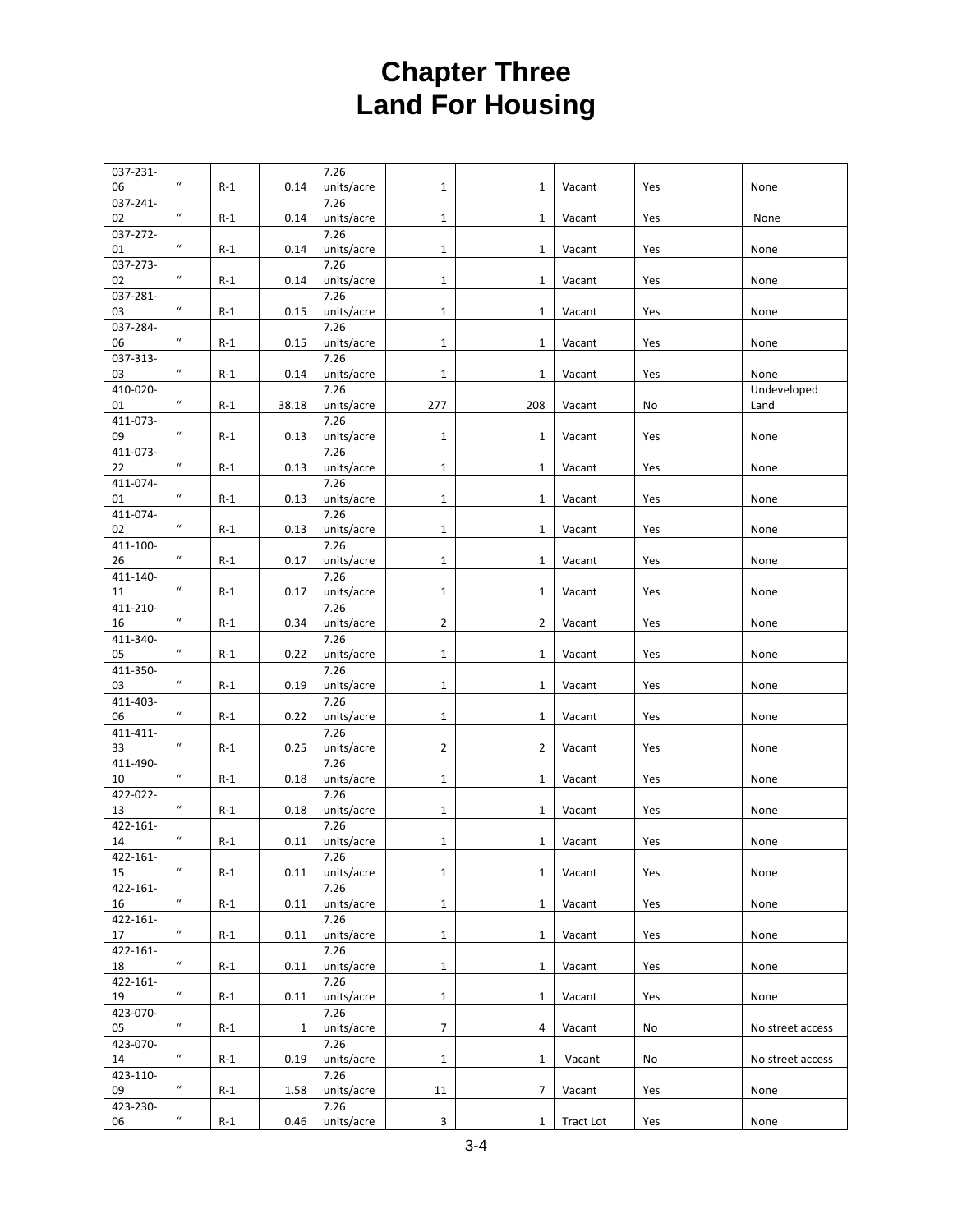| 423-250-      |                  |       |        | 7.26       |                |              |                     |           |             |
|---------------|------------------|-------|--------|------------|----------------|--------------|---------------------|-----------|-------------|
| 11            | $\boldsymbol{u}$ | $R-1$ | 0.35   | units/acre | $\overline{2}$ | 1            | <b>Tract Lot</b>    | Yes       | None        |
| 423-250-      |                  |       |        | 7.26       |                |              |                     |           |             |
| 09            | $\boldsymbol{u}$ | $R-1$ | 0.32   | units/acre | $\overline{2}$ | 1            | <b>Tract Lot</b>    | Yes       | None        |
| 423-262-      |                  |       |        | 7.26       |                |              |                     |           |             |
| 13            | $\boldsymbol{u}$ | $R-1$ | 0.28   | units/acre | $\overline{2}$ | 1            | <b>Tract Lot</b>    | Yes       | None        |
| 423-290-      |                  |       |        | 7.26       |                |              |                     |           |             |
| 04            | $\boldsymbol{u}$ | $R-1$ | 0.29   | units/acre | $\overline{2}$ | 1            | <b>Tract Lot</b>    | Yes       | None        |
| 423-290-      |                  |       |        | 7.26       |                |              |                     |           |             |
| 07            | $\boldsymbol{u}$ | $R-1$ | 0.35   | units/acre | $\overline{2}$ | $\mathbf{1}$ | <b>Tract Lot</b>    | Yes       | None        |
| 423-290-      |                  |       |        | 7.26       |                |              |                     |           |             |
| 10            | $\boldsymbol{u}$ | $R-1$ | 0.3    | units/acre | $\overline{2}$ | 1            | <b>Tract Lot</b>    | Yes       | None        |
| 423-290-      |                  |       |        | 7.26       |                |              |                     |           |             |
| 11            | $\boldsymbol{u}$ | $R-1$ | 0.3    | units/acre | $\overline{2}$ | 1            | <b>Tract Lot</b>    | Yes       | None        |
| 424-290-      |                  |       |        | 7.26       |                |              |                     |           |             |
| 04            | $\boldsymbol{u}$ | $R-1$ | 0.16   | units/acre | 1              | 1            | <b>Tract Lot</b>    | Yes       | None        |
| 424-290-      |                  |       |        | 7.26       |                |              |                     |           |             |
| 13            | $\boldsymbol{u}$ | $R-1$ | 1.99   | units/acre | 14             | 10           | Vacant              | Yes       | None        |
| 519-034-      |                  |       |        | 7.26       |                |              |                     |           |             |
| 24            | $\boldsymbol{u}$ | $R-1$ | 0.14   | units/acre | 1              | $\mathbf{1}$ | <b>Utility Site</b> | Yes       | None        |
|               |                  |       |        |            |                |              | Expired             |           |             |
| 520-010-      |                  |       |        | 7.26       |                |              | Tentative           |           | Undeveloped |
| 17            | $\boldsymbol{u}$ | $R-1$ | 76.36  | units/acre | 554            | 415          | Map                 | <b>No</b> | Land        |
| 520-010-      |                  |       |        | 7.26       |                |              |                     |           | Undeveloped |
| 25            | $\boldsymbol{u}$ | $R-1$ | 27.27  | units/acre | 198            | 148          | Vacant              | <b>No</b> | Land        |
| 520-010-      |                  |       |        | 7.26       |                |              |                     |           | Undeveloped |
| 26            | $\boldsymbol{u}$ | $R-1$ | 39.09  | units/acre | 283            | 212          | Vacant              | <b>No</b> | Land        |
| 520-010-      |                  |       |        | 7.26       |                |              |                     |           | Undeveloped |
| 27            | $\boldsymbol{u}$ | $R-1$ | 34.73  | units/acre | 252            | 297          | Vacant              | <b>No</b> | Land        |
| 520-010-      |                  |       |        | 7.26       |                |              |                     |           | Undeveloped |
| 29            | $\boldsymbol{u}$ | $R-1$ | 152.64 | units/acre | 1,108          | 831          | Vacant              | <b>No</b> | Land        |
| <b>TOTALS</b> |                  |       | 401.66 |            | 2763           | 2072         |                     |           |             |

### Vacant and Underutilized Land

Community Development Department staff conducted a comprehensive inventory of vacant and underutilized land parcels within the City, and identified a total of 109 vacant parcels and 63 underutilized parcels within the City. 78 percent of vacant residential parcels are less than one acre in size, and 83 percent of underutilized residential parcels are under one acre. Out of 51 vacant commercial sites, 71 percent are less than one acre, and 38 percent of underutilized commercial parcels are less than one acre. Table 3‐3 depicts all identified parcels that are one acre or more in size, and Figure 3‐1 shows their locations on a map of candidate rezoning parcels.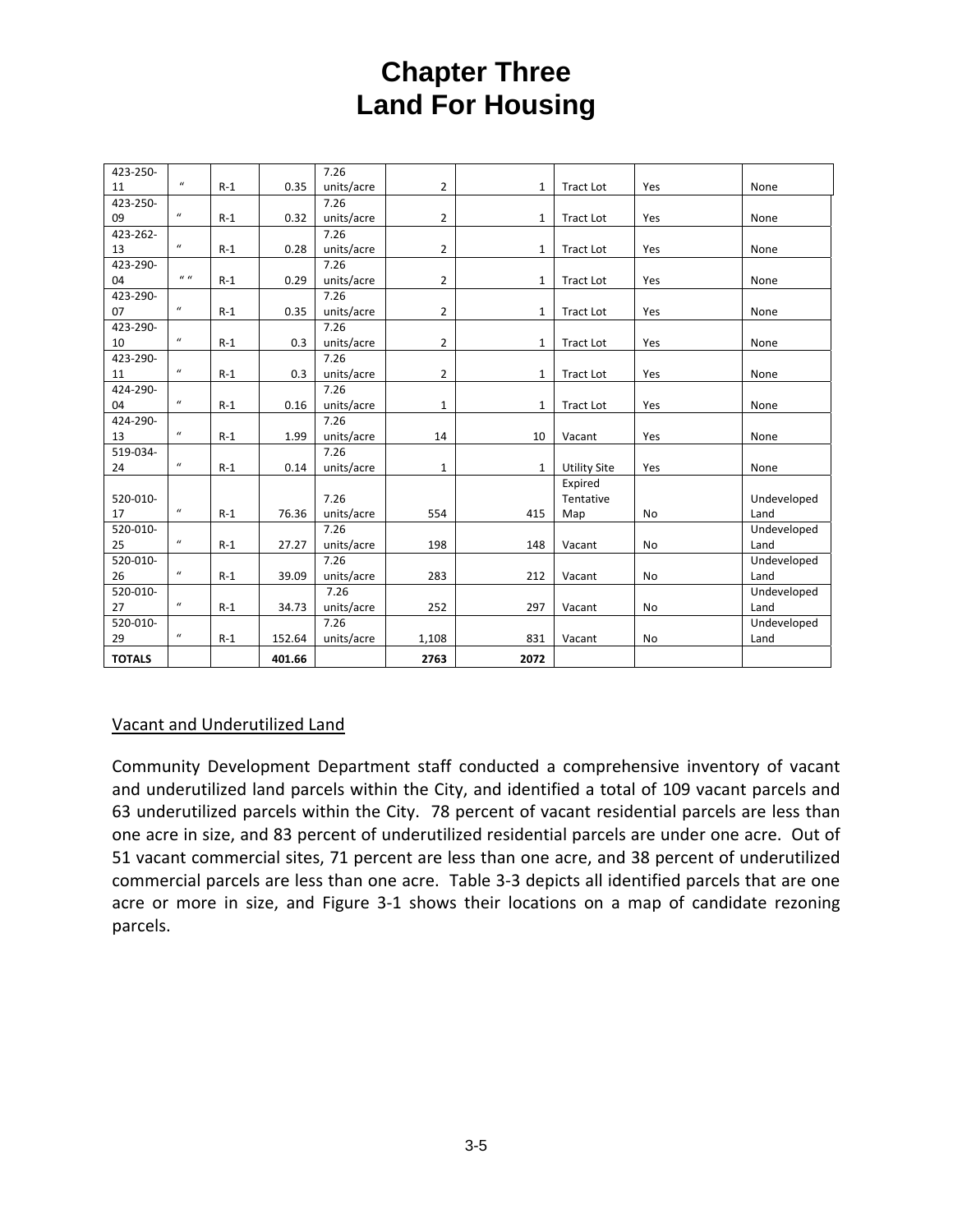#### **Table 3‐4 Candidate Rezone Parcels**

|              |                                   |               | <b>MAXIMUM</b> |              |                                                                 |
|--------------|-----------------------------------|---------------|----------------|--------------|-----------------------------------------------------------------|
| <b>APN</b>   | <b>GENERAL PLAN</b>               | <b>ZONING</b> | <b>ACRES</b>   | <b>UNITS</b> | <b>DEVELOPMENT CONSTRAINTS</b>                                  |
| 034-220-04   | Commercial                        | GC            | 3.5            | 84           | None                                                            |
| 034-220-10   | Commercial                        | GC            | 2.3            | 55           | None                                                            |
| 049-420-01   | Commercial                        | <b>NC</b>     | 8.3            | 199          | None                                                            |
| 410-020-01   | Low Density Residential           | $R-1$         | 38.2           | 277          | No Utilities/Streets                                            |
| 410-070-22   | Commercial                        | GC            | $\mathbf{1}$   | 24           | None                                                            |
| 411-320-02   | Commercial                        | <b>NC</b>     | 3.1            | 74           | None                                                            |
| 422-022-14   | Service Commercial                | GC            | 4.8            | 115          | None                                                            |
| 422-022-15   | Service Commercial                | GC            | 5              | 120          | None                                                            |
| 422-022-21   | Service Commercial                | GC            | 1.3            | 31           | None                                                            |
| 422-040-07   | Service Commercial                | GC            | 5.7            | 137          | No Utilities/Streets                                            |
| 422-050-03   | Service Commercial                | GC            | $1.1$          | 26           | None                                                            |
| 423-110-09   | Low Density Residential           | $R-1$         | 1.6            | 12           | None                                                            |
| 424-012-08   | Commercial                        | GC            | 19             | 456          | Owned by Delano Medical Center<br>Occupied by Vacant Commercial |
| 424-012-12   | Commercial                        | GC            | 19             | 456          | <b>Structures</b>                                               |
|              |                                   |               |                |              | Occupied by Vacant Commercial                                   |
| 424-012-13   | Commercial                        | GC            | 19.3           | 463          | Structures                                                      |
| 424-020-06   | Commercial                        | GC            | 1.7            | 41           | None                                                            |
| 424-020-11   | Commercial, Rural Resid.          | Specific Plan | 32.2           | 773          | Lack of Infrastructure                                          |
| 424-020-14   | Commercial                        | GC            | 20             | 480          | Occupied by Residence/Agriculture                               |
| 424-020-16   | Commercial/ Comm Fac.             | GC/CF         | 29.5           | 708          | Lack of Infrastructure                                          |
| 424-283-02   | Commercial                        | GC            | 2.3            | 55           | Owned by Delano Medical Center                                  |
| 424-290-13   | Low Density Residential           | $R-1$         | $\overline{2}$ | 14           | None                                                            |
| 519-010-01   | Commercial                        | Specific Plan | 5.1            | 122          | None                                                            |
| 519-141-01   | Commercial                        | Specific Plan | 2.7            | 65           | None                                                            |
| 520-010-27   | Low Density Residential (portion) | $R-1$         | 20             | 145          | Undeveloped Land                                                |
|              | <b>Medium Density</b>             |               |                |              |                                                                 |
| 520-010-27   | Residential(portion)              | $R-2$         | 10             | 140          | Undeveloped Land                                                |
| 520-010-27   | Commercial                        | <b>NC</b>     | 10             | 240          | Single Family Dwelling on Portion                               |
| 521-010-14   | Commercial                        | GC            | 6.1            | 146          | Lack of Infrastructure                                          |
| 521-010-19   | <b>Medium Density Residential</b> | GC            | 25.1           | 602          | Undeveloped Land                                                |
| 521-010-20   | <b>Medium Density Residential</b> | GC            | 6.7            | 161          | Undeveloped Land                                                |
| 521-020-04   | Industrial                        | <b>CRC</b>    | 5.8            | 132          | None                                                            |
| 521-020-05   | Industrial                        | <b>CRC</b>    | 6.5            | 156          | None                                                            |
| 521-030-03   | Service Commercial                | GC            | 6              | 144          | Lack of Infrastructure                                          |
| 521-230-01   | Commercial                        | GC            | 6.1            | 146          | Lack of Infrastructure                                          |
| <b>TOTAL</b> |                                   |               | 331            | 6799         |                                                                 |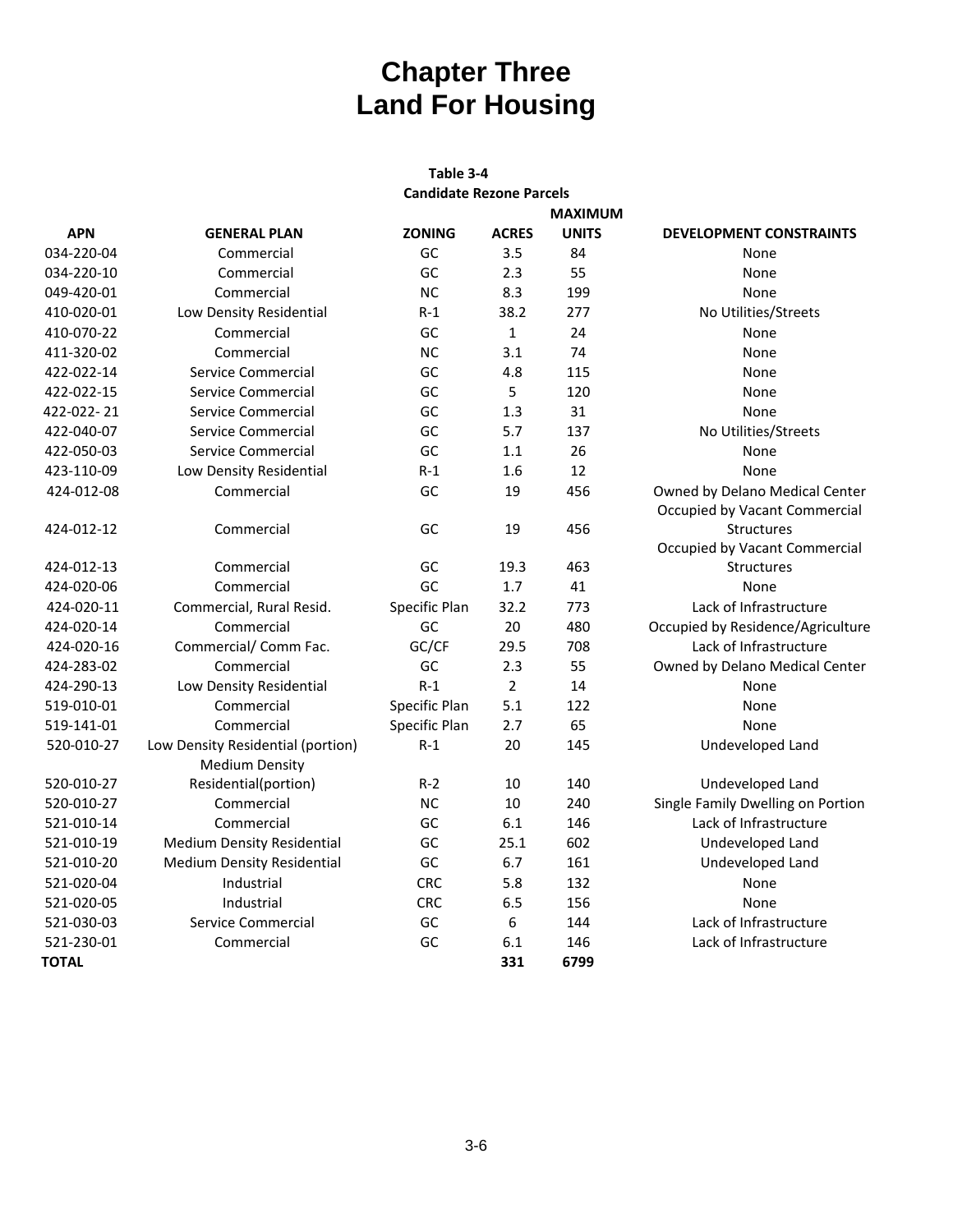

**Candidate Rezoning Sites**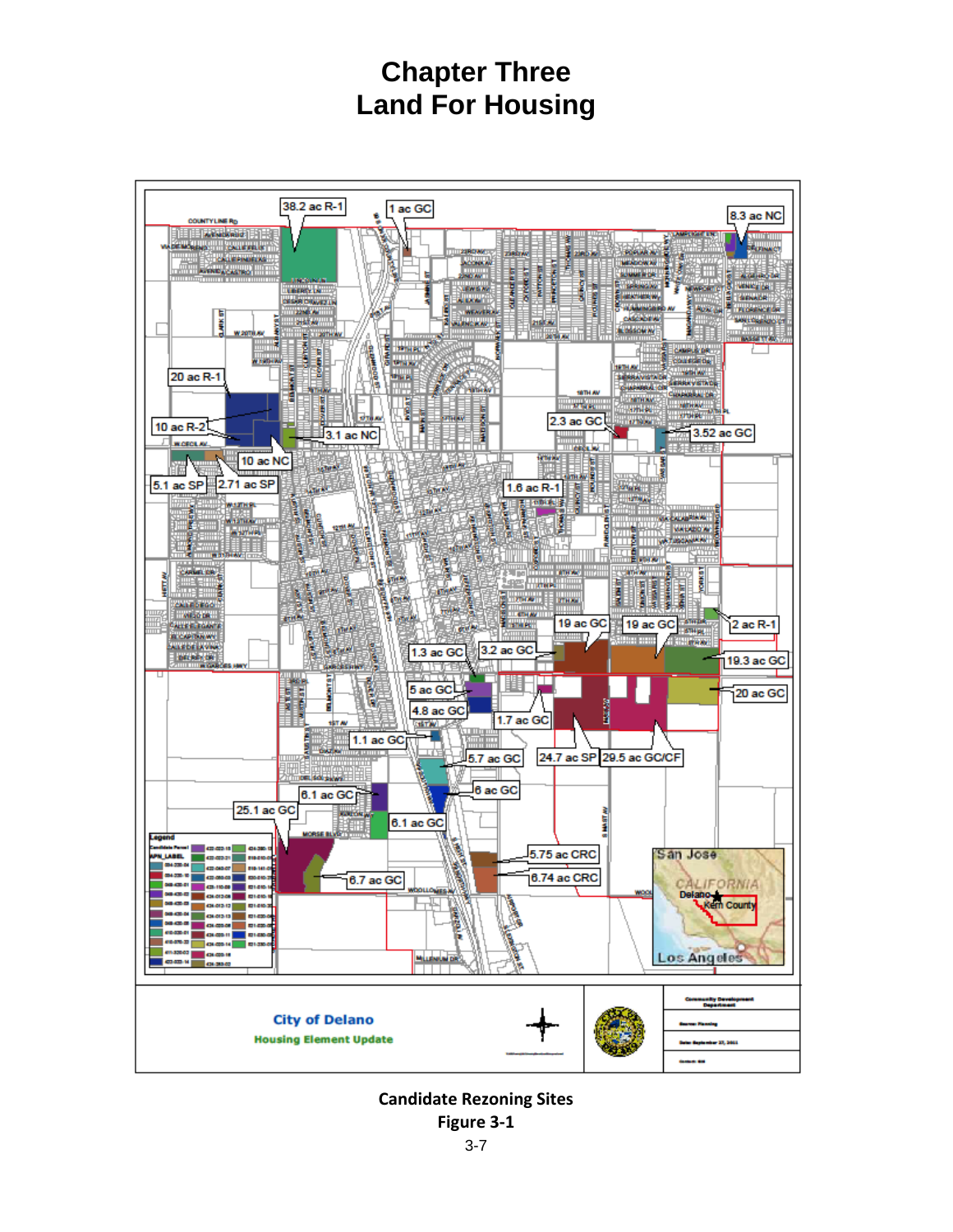#### Rezoning Program for Sufficient Sites

Staff has narrowed the potential rezoning sites down to an area of approximately 34 41 acres located on the both sides of Cecil Avenue east and west of the intersection of Albany Street. 10 acres of existing R‐2 zoned land fronting on Cecil Avenue and Albany Street will be rezoned to R‐3, increasing the permitted density from 14 units per net acre to 24 units per net acre. Two adjacent 5 acre sites, and an additional 10 acres, are proposed for rezoning from existing R‐1 (Single Family Residential) to R‐3, for a total of 20 acres. An undeveloped 3.1 acre site at the northeast corner of Cecil Avenue and Albany Street will also be considered for rezoning from NC (Neighborhood Commercial) to R‐3, which will also require approval of a General Plan Amendment from Commercial to High Density Residential.

Two additional parcels totaling 7.8 acres on the south side of Cecil Avenue between Clark Street and Hiett Avenue will be redesignated from commercial multiple family residential. This rezoning will require an amendment to the General Plan and an amendment to the existing Almond Tree Village Specific Plan. Each of these parcels will accommodate at least 16 units at a maximum development potential under the proposed zoning. The proposed zoning density increases will result in a net increased development potential for 341 units affordable to low and very low income groups during the planning period for this Housing Element Update. This leaves a remainder of 191 units to meet the 742 total of low and very low income levels established in the Regional Housing Needs Allocation noted above.

The proposed rezoning sites are shown in Figure 3‐2 below. The following Table 3‐4 contains a list of each parcel proposed for rezoning and the potential increase in permitted housing unit yield for each and a total figure for increased units.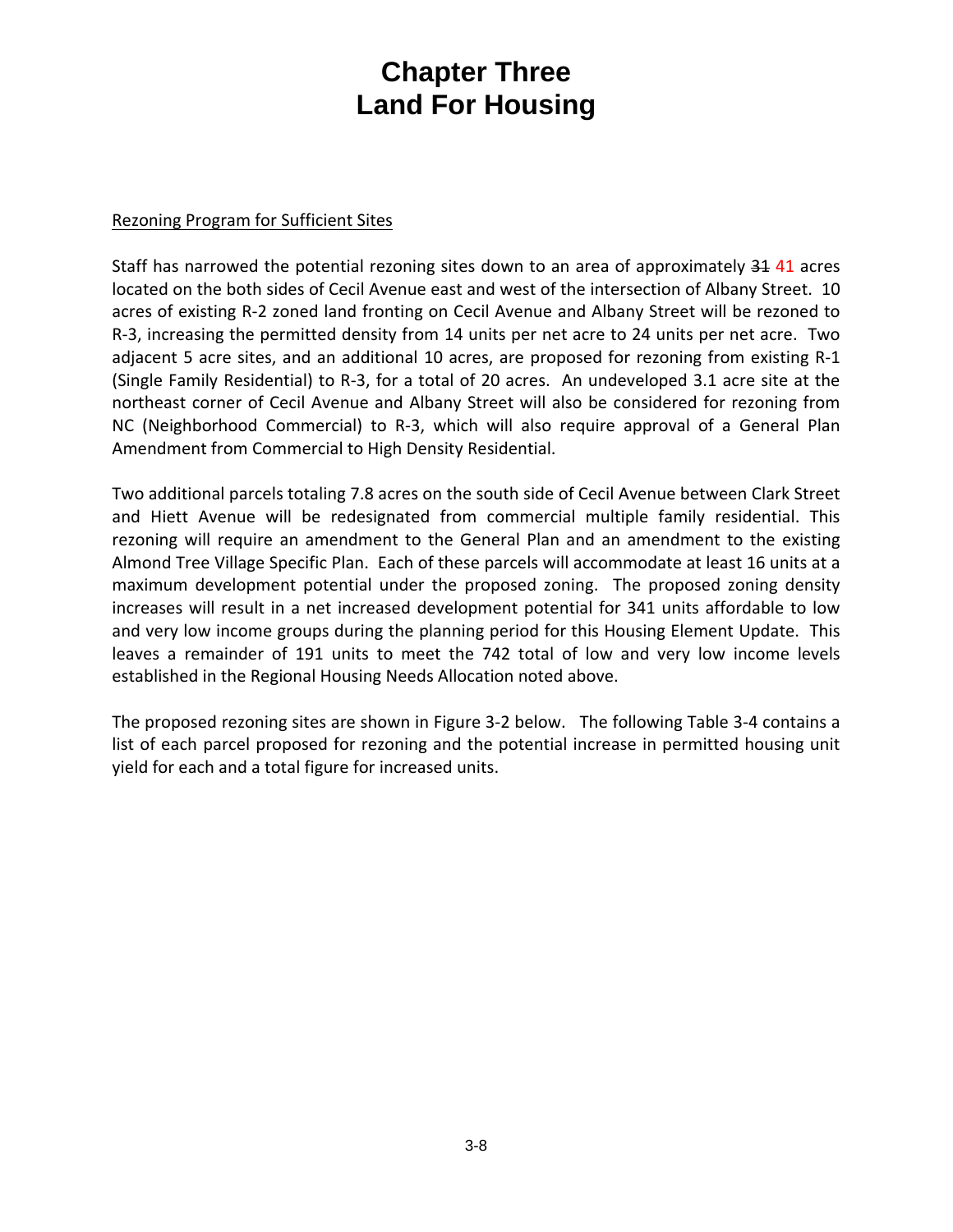

**Proposed Rezoning Sites Figure 3‐2**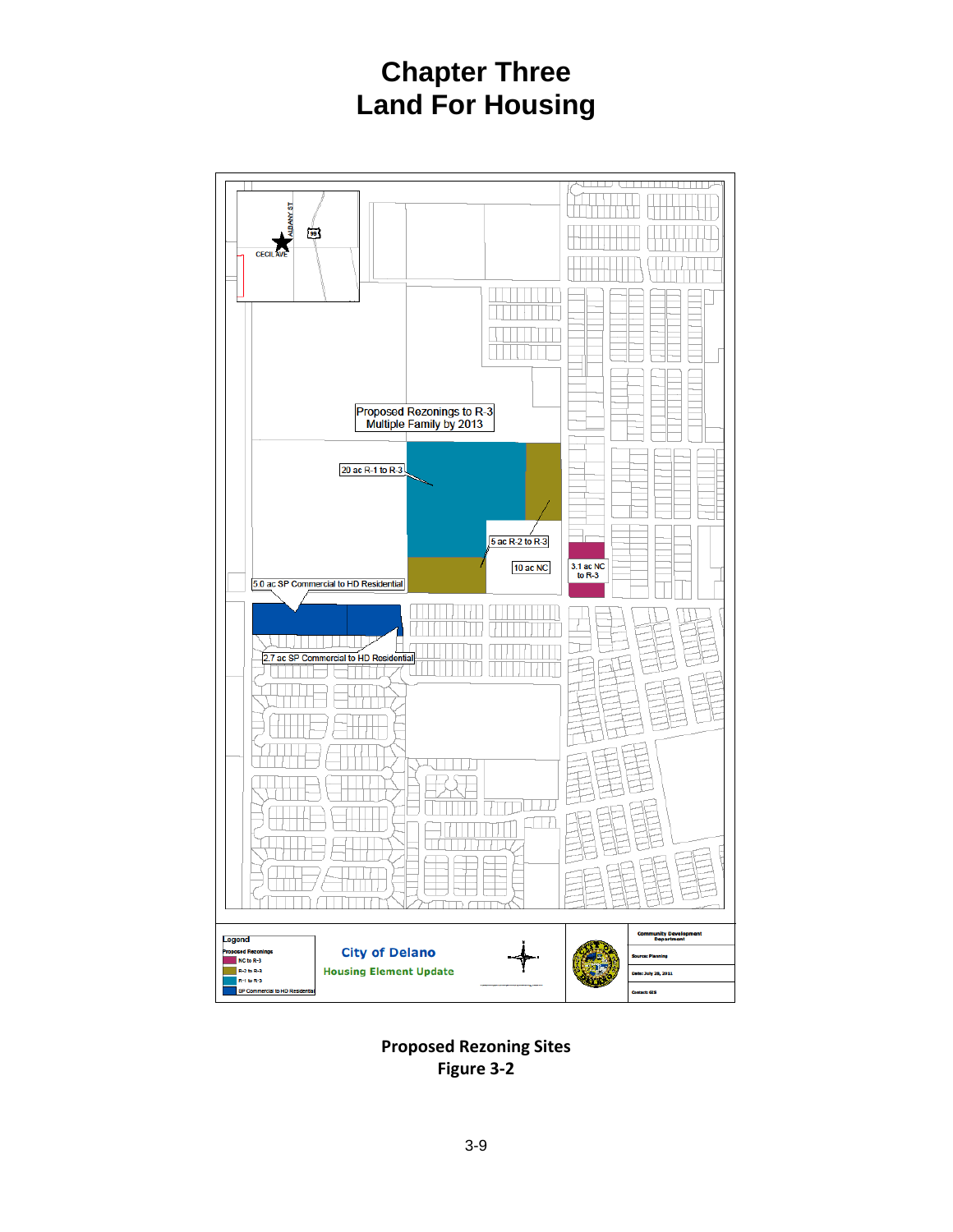| Table 3-5                                                     |               |                      |                |                  |                    |  |  |  |
|---------------------------------------------------------------|---------------|----------------------|----------------|------------------|--------------------|--|--|--|
| <b>Housing Unit Yield from Proposed Parcel Rezonings</b>      |               |                      |                |                  |                    |  |  |  |
| (assuming maximum development potential of 20 units per acre) |               |                      |                |                  |                    |  |  |  |
| <b>Assessor</b>                                               | <b>Parcel</b> | Proposed             | <b>Density</b> | Increase in      | <b>Development</b> |  |  |  |
| Parcel                                                        | <b>Size</b>   | Rezone               | Change         | <b>Permitted</b> | <b>Constraints</b> |  |  |  |
| No.                                                           | (Acres)       |                      | (Units)        | <b>Units</b>     |                    |  |  |  |
| 411-320-                                                      | 3.1           | Neighborhood         | 0 to 24.0      | 62               | <b>None</b>        |  |  |  |
| 02                                                            |               | <b>Commercial</b>    | per net        |                  |                    |  |  |  |
|                                                               |               | to                   | acre           |                  |                    |  |  |  |
|                                                               |               | <b>High Density</b>  |                |                  |                    |  |  |  |
|                                                               |               | <b>Residential</b>   |                |                  |                    |  |  |  |
|                                                               |               | $(R-3)$              |                |                  |                    |  |  |  |
| 519-010-                                                      | 5.1           | <b>Specific Plan</b> | 0 to 24.0      | 102              | <b>None</b>        |  |  |  |
| 01                                                            |               | <b>Commercial</b>    | per net        |                  |                    |  |  |  |
|                                                               |               | <b>To High</b>       | acre           |                  |                    |  |  |  |
|                                                               |               | <b>Density</b>       |                |                  |                    |  |  |  |
|                                                               |               | <b>Residential</b>   |                |                  |                    |  |  |  |
| 519-141-                                                      | 2.7           | <b>Specific Plan</b> | 0 to 24.0      | 54               | <b>None</b>        |  |  |  |
| 01                                                            |               | <b>Commercial</b>    | per net        |                  |                    |  |  |  |
|                                                               |               | <b>To High</b>       | acre           |                  |                    |  |  |  |
|                                                               |               | <b>Density</b>       |                |                  |                    |  |  |  |
|                                                               |               | <b>Residential</b>   |                |                  |                    |  |  |  |
| 520-010-                                                      | 10            | $R-2$ to             | 14.0 to        | 60               | <b>Large Site</b>  |  |  |  |
| 27                                                            |               | $R - 3$              | 24.0 per       |                  |                    |  |  |  |
| (portions)                                                    |               |                      | net acre       |                  |                    |  |  |  |
|                                                               | 20            | $R-1$ to $R-3$       | 7.26 to        | 255              | Large Site,        |  |  |  |
|                                                               |               |                      | 24.0 per       |                  | <b>Access</b>      |  |  |  |
|                                                               |               |                      | net acre       |                  |                    |  |  |  |
| <b>TOTAL</b>                                                  | 40.9          |                      |                | 533              |                    |  |  |  |

As shown in Table 3‐1 above, the RHNA projects a total housing need for low, very low and extremely low income groups of 744 units. Approximately 214 units affordable to these income levels have been produced in Delano since the beginning of 2006. This leaves a net housing need of 528 units. The proposed rezonings outlined above will accommodate 533 additional units, which exceed the remaining housing need identified for the remainder of the 5 year planning Housing Element Update planning period.

The sites identified above as within Assessor Parcel Number 520‐010‐27 is a portion of a larger parcel consisting of 74.7 acres, which is undeveloped except for one single family dwelling at the southeast corner that is within a commercially zoned area. Major water and sewer utility lines exist along two arterial streets that form the eastern and southern boundaries of the parcel, however, local extensions will need to made to serve future development within the easterly portion of the parcel as shown in Figure 3‐4. It will also be necessary to subdivide the formerly agriculturally‐used parcel. It is expected that the completion of a concurrent General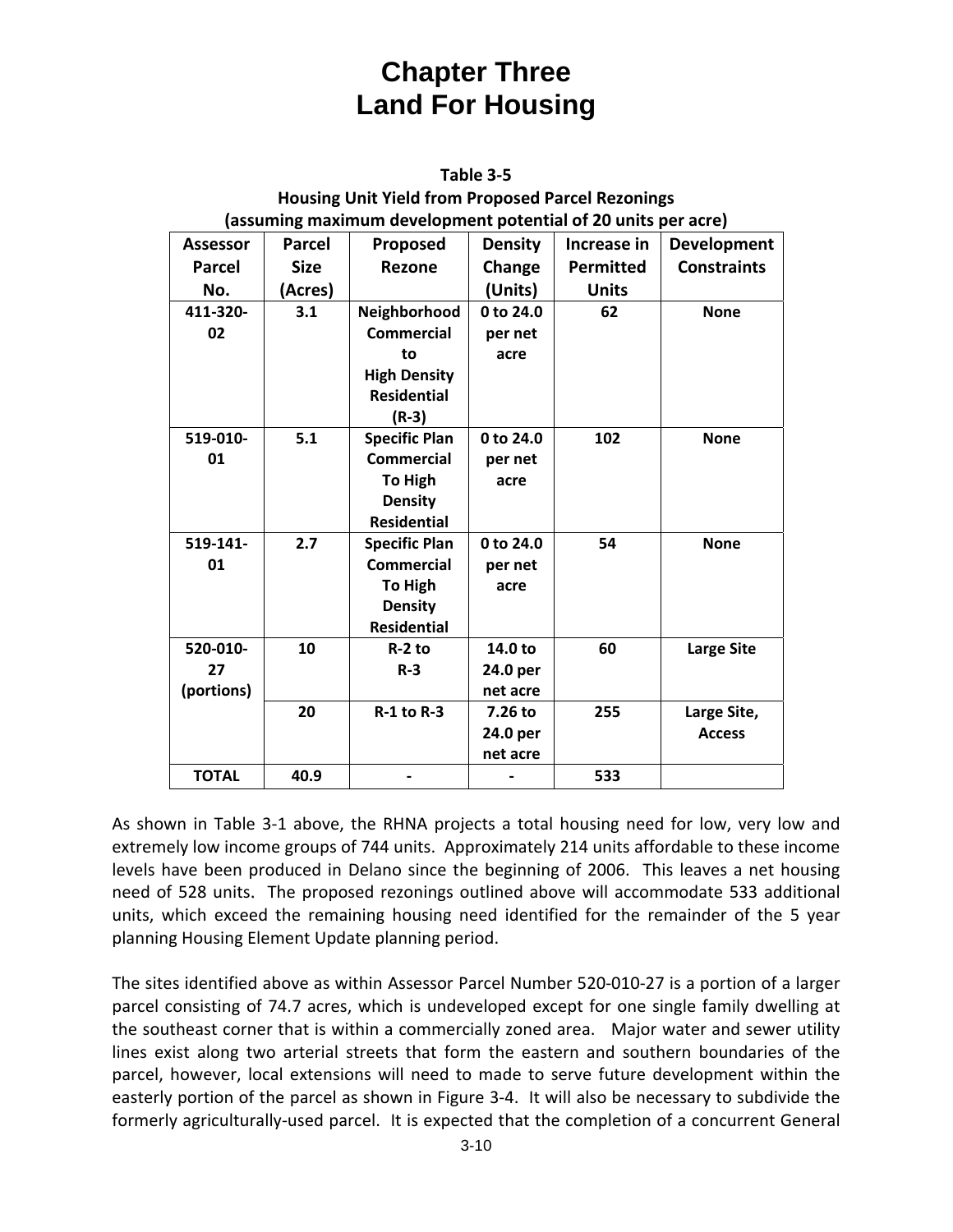Plan Amendment and Zone Amendment as proposed in the program to provide adequate buildable sites will make the site attractive for potential housing developers, as well for commercial development on the adjacent corner site that can serve future residents in the area. The land parcels identified for rezoning in Figure 3-4 benefit from a high level of circulation access provided by the two existing arterial routes. A public transit line already exists in the area, and a stop can readily be added to serve the vicinity.

#### Lots within Tentative and Final Approved Maps

Table 3‐5 depicts the acreage and number of residential lots within parcels that contain undeveloped approved final and tentative tract maps. All of these tentative approved lots are single family residential and are zoned R-1. No maximum and typical holding capacities are indicated for these sites as they contain either final recorded lots or tentative approved lots that are pending final recordation. These parcels were not considered in the inventory of vacant sites considered for rezoning to accommodate the City's projected need for low and moderate income housing development

| Vacant Sites Inventory - Tentative Final Tract Maps |                                |                 |      |  |  |  |  |
|-----------------------------------------------------|--------------------------------|-----------------|------|--|--|--|--|
| Tract No.                                           | <b>Assessor Parcel Number</b>  | Acres           | Lots |  |  |  |  |
|                                                     |                                | (gross acreage) |      |  |  |  |  |
| 6727                                                | 049-030-92, -93, -94           | 83.1            | 352  |  |  |  |  |
| 6728                                                | 049-030-77                     | 76.8            | 341  |  |  |  |  |
| 6235                                                | 049-150-35, -36                | 78.2            | 267  |  |  |  |  |
| 6326                                                | 422-pages 18 thru 19           | 38.9            | 135  |  |  |  |  |
| 6550                                                | 519-020-04                     | 37.43           | 167  |  |  |  |  |
| 6224                                                | 519-020-27, -29 & pages 31, 32 | 48.71           | 232  |  |  |  |  |
| 6570                                                | 520-010-03, -16, -18           | 308.1           | 1226 |  |  |  |  |
| 6176                                                | 520- pages 31 thru 32          | 27              | 84   |  |  |  |  |
| 6470                                                | 521-010-01, -02                | 39.1            | 165  |  |  |  |  |
| 6327                                                | 521-pages 24 thru 25           | 38.9            | 126  |  |  |  |  |
| <b>Total</b>                                        |                                | 776.24          | 3095 |  |  |  |  |

#### **Table 3‐6**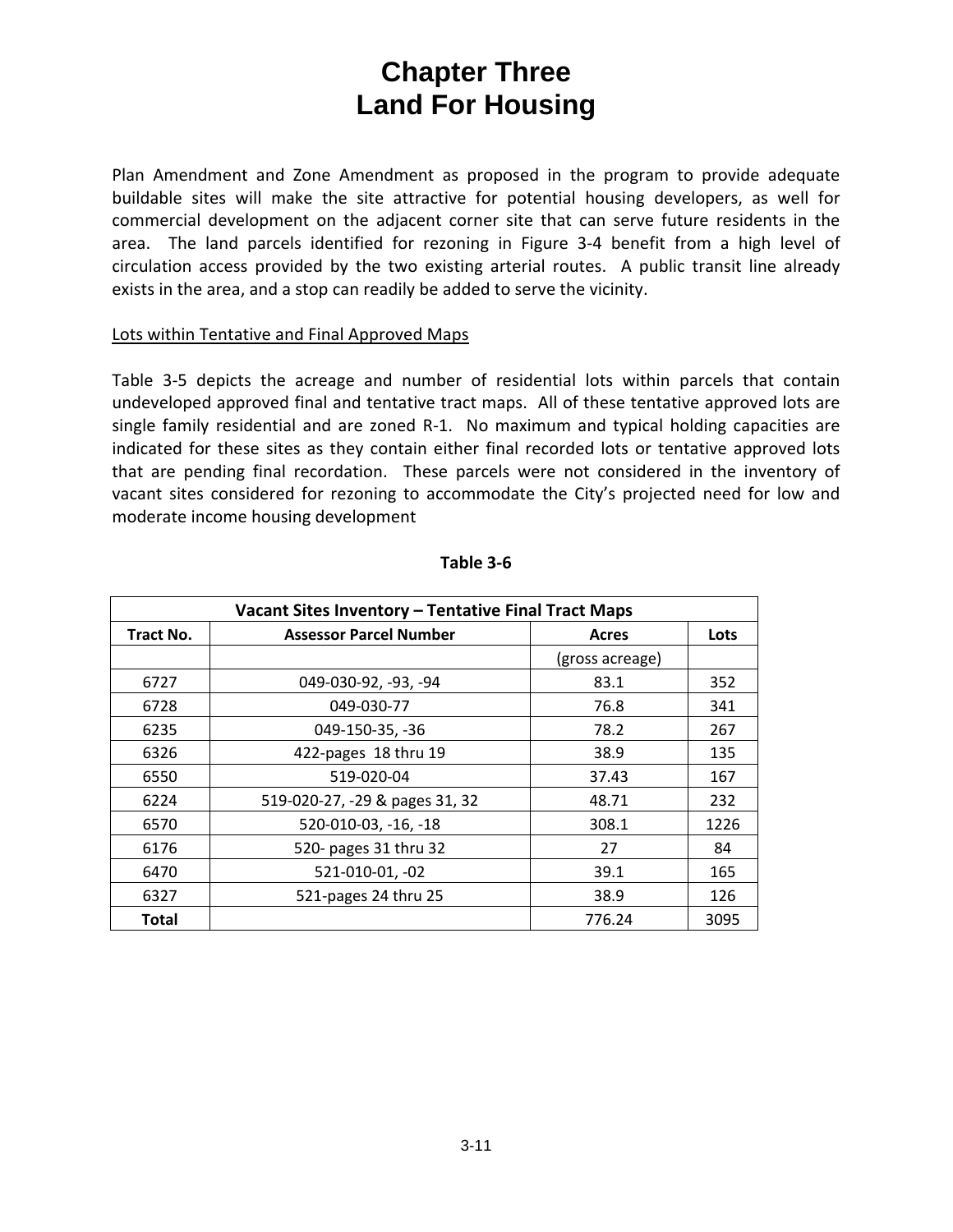#### **Adequacy of Public Facilities and Infrastructure**

A major constraint to the development of new housing units is the lack of sewer and water service. Sewer and water service in a rural area such as City of Delano is a very different than in larger urban areas. It usually involves a whole new system, or major expansion of an existing system, instead of an extension of the water mains or sewer lines as in a city. The expense of providing a new system is prohibitive unless there is a sufficient density of population to support the new water or sewer system.

Currently, State laws governing municipal funding limit the ability of cities to provide infrastructure out of ongoing revenues. As a result, new development is generally required to "pay its own way" with regard to public facilities such as water, sewer, drainage, parks, and roadway facilities. In accordance with AB 1600, the City has enacted a development impact fee program to ensure new development pays only for its impacts and not for existing deficiencies caused by prior development.

The City of Delano, like many communities, has determined that its public works systems must not be overburdened by new development. Expansion of the City is contingent upon the continued upgrading of the Wastewater Treatment Plant and system wide utility upgrades. An expansion in the capacity of the City's wastewater treatment plant from 4.4 million gallons per day (mgd) to 8.8 mgd is now nearing completion, which will provide adequate additional capacity to serve the expected growth in residential, commercial and industrial development during the planning period for this Housing Element Update. The Draft 2010 Urban Water Management Plan for the City of Delano states that the available supply based upon the current supply of 23.18 (mgd) will be more than adequate to serve the City's projected population in 2015 where the projected demand would be 9.52 mgd. The 605 additional multifamily units to be accommodated in the proposed rezoning program are estimated to use less than 1.91 mgd which would increase the demand to 11.43 mgd. Since the supply is estimated at 23.18 mgd, there would still be over 8 11.75 mgd available for other growth. The City continually updates its capital improvements program on an annual basis to account for budgetary factors in light of identified needs such as water main replacement, flood control, water storage, and future sewage treatment plant expansion, as well as parks, streets, and sidewalk replacement, thereby providing a guide for allocating public funds in the most productive direction.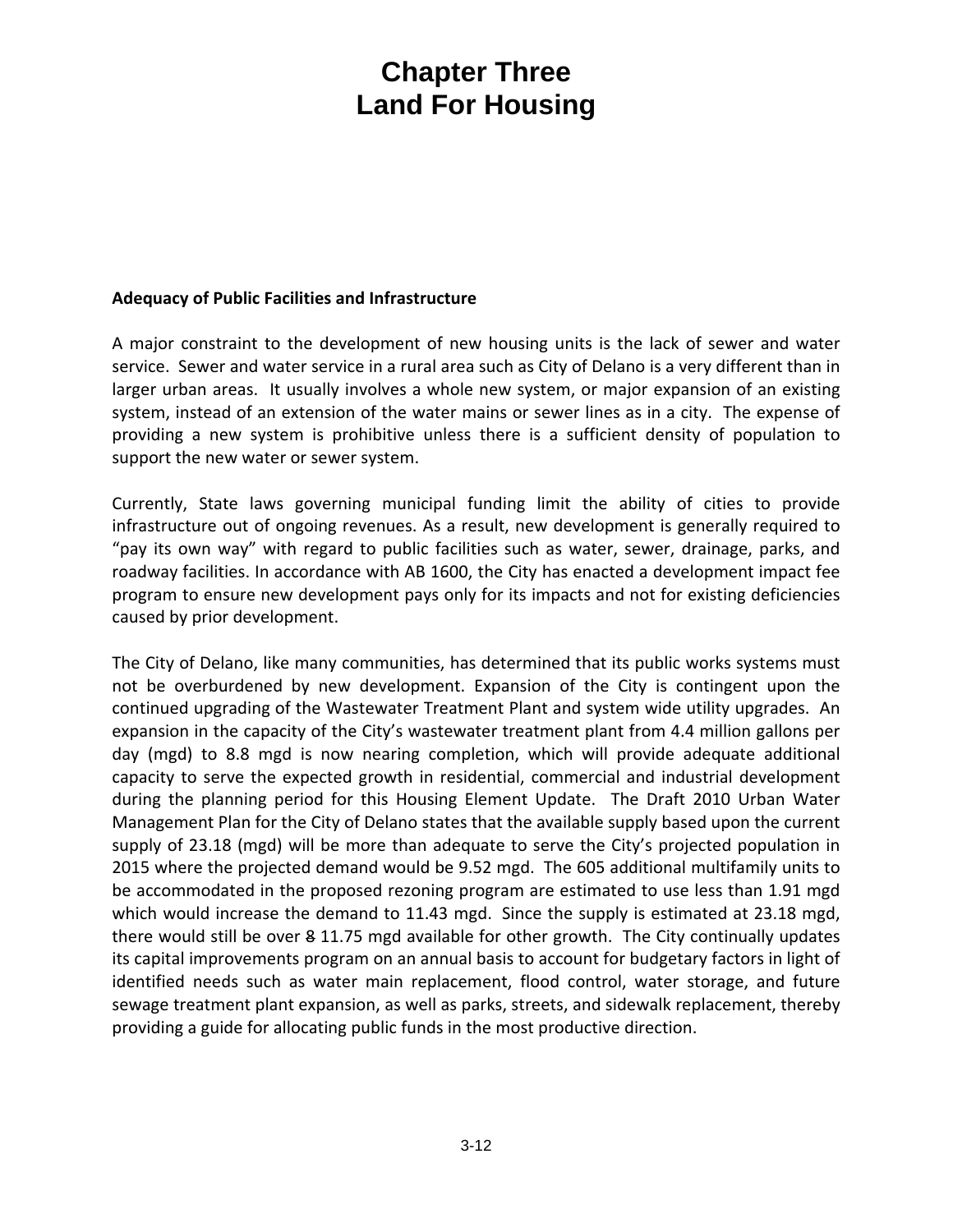#### **Environmental Constraints**

The broad scale designation of sites suitable for housing was completed pursuant to the policies of the City of Delano's General Plan, related Final Environmental Impact Report (EIR). In the development of the Land Use Element designations of the General Plan, the City of Delano consulted with a wide range of federal, state and local regulatory agencies to evaluate potential adverse environmental constraints and impacts of land use.

A California Environmental Quality Act (CEQA) Initial Study checklist was prepared to identify and assess the potential impacts associated with implementation of the Housing Element. According to the Study, it was found that the Housing Element as prepared will not contribute to the creation of environmental impacts beyond those identified in the City of Delano's General Plan Final EIR. It is therefore concluded that the there are no environmental constraints that may impede the implementation of the Housing Element programs and policies during the planning period.

#### **Energy Conservation Opportunities**

California Green Building Code standards, which have become effective in 2011, require higher energy efficiency standards for residential and non-residential buildings. The City of Delano will enforce Green Code requirements through its building permit process and comply with the California Subdivision Map Act that allows local governments to provide for solar access.

The City of Delano is proposing several new energy conservation programs to encourage the use of alternative building materials and methods to help conserve energy and lower the long term cost associated with utility bills. The City will implement a "greenprint" strategy that will effectively weave together environmental and urban systems to sustain, protect, and provide access to its local natural resources.

The City also participates in home weatherization programs in cooperation with the Southern California Edison and Southern California Gas Company utilities. These programs are also proposed for the next planning period to assist lower income homeowners with weatherizing their older homes, thus reducing energy consumption and costs. Weatherization includes energy saving items such as installation of weather stripping to the doors and windows, dual pane windows, additional insulation, and caulking around cracks and seals.

The City will promote the use of cluster housing or planned development concepts where existing urban services are available. This includes housing development on major street arterials and bus transportation corridors. To encourage this type of development, the City is may provide incentives such as an increase of floor area to lot area ratio requirements, allow for priority review and processing of higher density projects, and abbreviated or modified processing times where permissible by law. The cluster housing concept is intended to help the